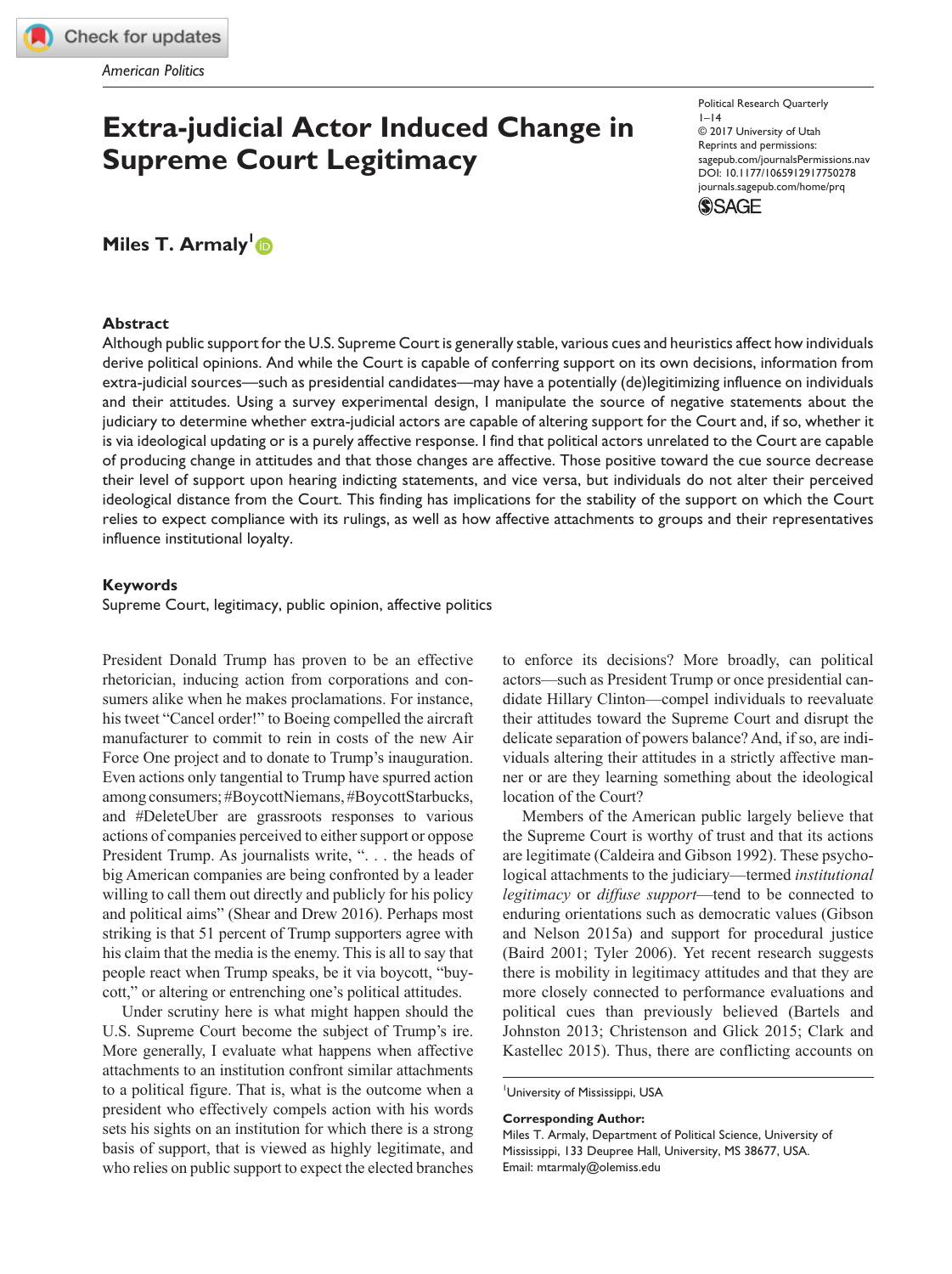whether positivity toward the Court can be altered. On one hand, some argue that a wealth of positive attitudes insulates the judiciary even when it has made an unpopular decision (Gibson, Caldeira, and Spence 2003b). On the other hand, some salient and politically charged cases may cause people to reevaluate their position vis-à-vis the judiciary and, ultimately, adjust their level of support (Christenson and Glick 2015). Furthermore, political figures are adept at influencing public sentiments toward various political stimuli (e.g., Bullock 2011; Lenz 2012). Finally, misperceptions of the ideological location of the Supreme Court appear capable of driving individuallevel support for the institution (Bartels and Johnston 2013; Hetherington and Smith 2007). Here, I set out to determine whether those misperceptions can be manipulated by extra-judicial political actors such as President Trump.

There is little question that sustained disappointment with judicial outcomes will lead to less support for the institution. It is the swiftness with which these changes occur that is open to debate. Furthermore, it is assumed that individuals only adjust their assessments of the judiciary following the actions of the Court itself. Yet members of the mass public frequently rely on heuristics and various source cues when generating opinions (Clark and Kastellec 2015; Goren, Federico, and Kittilson 2009; Lupia 1994). As Nicholson and Hansford (2014) relate, "In making political judgments, the public is most likely to draw on trusted and credible source cues" (p. 2). Relatively unexamined in this line of research is the role of more expressly political figures in assessments of diffuse support for the Court. While evaluations of other political institutions are related to support for the Supreme Court (e.g., Caldeira 1986; Ura and Wohlfarth 2010), to the best of my knowledge, no scholarship asks whether individual political figures can cause modifications to individual levels of legitimacy (although see Dolbeare and Hammond (1968), who demonstrate that public attitudes toward the Court are related to whether one's preferred political party controls the White House). I suggest that individuals may desire cognitive balance when considering their preferred political figures in relation to support for the judiciary. This is an important consideration, as political figures frequently discuss the Court, its actions, and actors (see Jaffe 2015). Should individuals alter their attitudes to align with frequent and occasionally inconsistent statements made by politicians, it calls into question whether attitudes regarding the Court are derived from assessments of the judiciary alone.

In this article, I use two original survey experiments to test whether salient political figures—in this case, Donald Trump and Hillary Clinton—are capable of modifying individual level positivity toward the judicial branch by making statements that indict the Court. Furthermore, I ask whether any changes that may occur are driven by affective motivated reasoning or ideological updating. That is, are changes in evaluations of the Court a function of one's affective attachments to Trump or Clinton or of receiving information from those sources and updating one's ideological position vis-à-vis the Court? The results are clear: diffuse support is malleable, and alterations are affective. Individuals who dislike a political figure increase their level of support for the Supreme Court after exposure to that person's negative statements and vice versa. Across the range of support for Clinton, there is a nearly 50 percent difference across the range of change in support for the Supreme Court. For Trump, this value is around 35 percent.

This study directly links statements of individual politicians—specifically, a presidential candidate and president elect, both of whom were in positions to frequently discuss the Supreme Court—to changes in diffuse support for the judiciary and demonstrates that those changes are affective in nature. Previous studies have linked particular cues to alterations in support (e.g., Christenson and Glick 2015; Clark and Kastellec 2015), but none have simultaneously examined diffuse support, individual political figures, and the mechanisms underpinning attitudinal change. In addition, these results imply that affect toward a partisan figure—with whom one's social identity may be connected (Huddy, Mason, and Aarøe 2015; Suhay 2015)—outweighs existing positivity toward an institution. Affective attachments to partisan figures from whom citizens regularly adopt their political stances (see Lenz 2012) may be legitimacy's unique vulnerability. These effects also have very serious potential consequences for the Supreme Court's ability to produce decisions that are enforced. The public plays a crucial role in the separation of powers exchange such that the elected branches are compelled to offer deference to the Court when the public is supportive (Clark 2009; Ura and Wohlfarth 2010). That members of the elected branches, or salient political figures more generally, may be capable of altering this support is troublesome, as it would offer these institutions license to curb court authority.

# **Elite Cueing and Support for the Supreme Court**

Downs (1957) famously noted that members of the mass public "cannot be expert in all the fields of policy . . . Therefore, [one] will seek assistance from [those] who are experts in those fields, have the same political goals . . . and have good judgment" (p. 233). Others suggest that the masses look to the elites to find out "what goes with what" in politics (Zaller 1992). In other words, individuals can easily obtain information about political stimuli and form attitudes by looking to their preferred political leaders.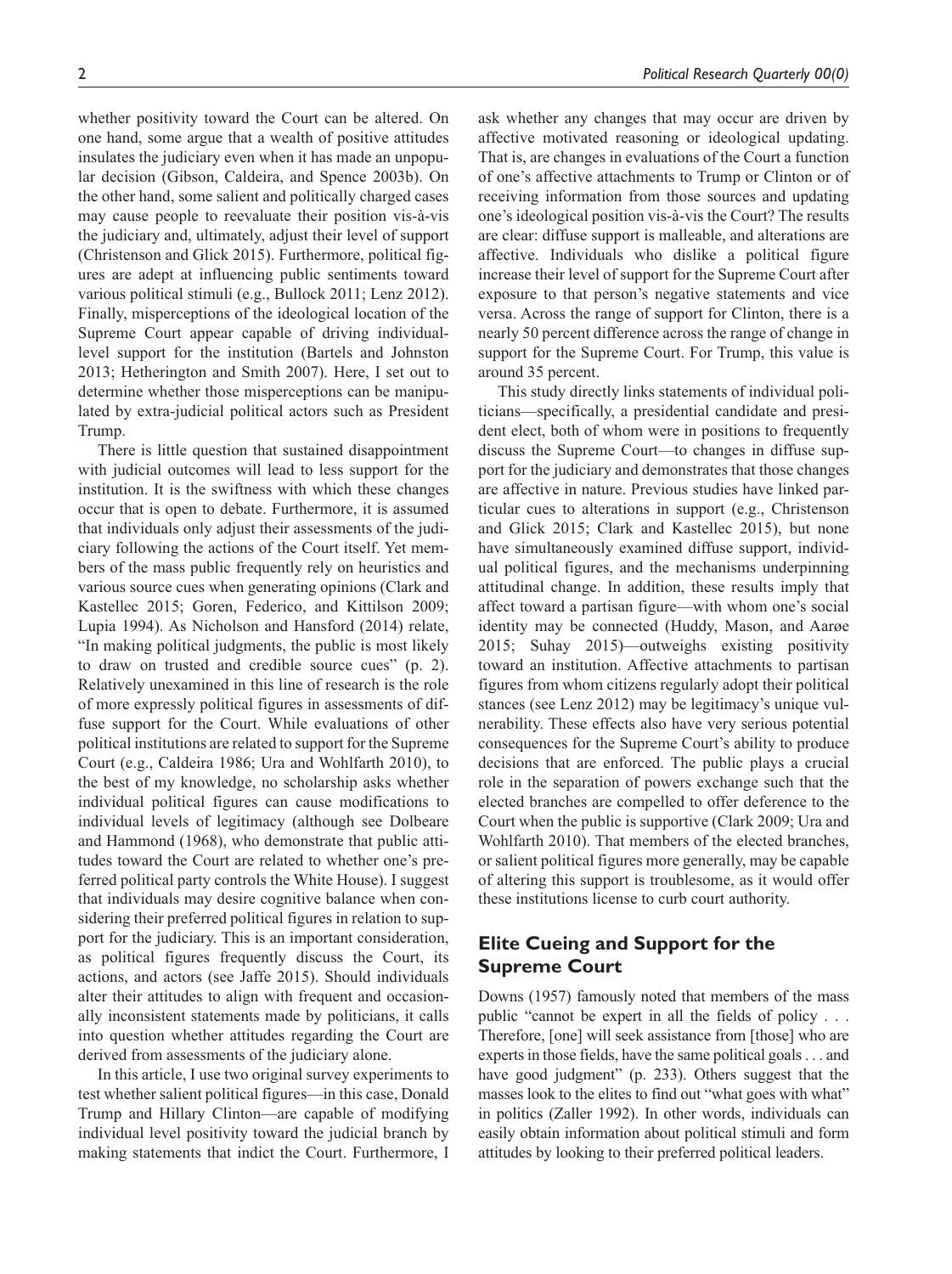Researchers argue that there is a "dominating impact" of group influence on political beliefs (Cohen 2003) and that political elites frequently lead this influence (Zaller 1992). Campbell et al. (1960) characterize political parties as "a supplier of cues by which the individual may evaluate the elements of politics" (p. 128). Even when individuals are capable of making informed decisions, they frequently conform to the positions advocated by their preferred partisan group and "neglect policy information in reaching evaluations" (Rahn 1993; see also Bullock 2011; Iyengar and Valentino 2000). And, particularly important for the purposes here, political information can actually produce *changes* in assessments; partisan information motivates individuals to align with their party when they initially indicated reticence to do so (Dilliplane 2014). While there is some skepticism regarding the degree to which these source cues alone cause opinion change (Nicholson 2011), it is generally accepted that cues have a formidable influence in opinion change.

As Lenz (2012) shows, citizens "follow the leader," meaning they adopt a politician's policy views *after* choosing the candidate. Simply, who one supports influences her views on political issues, other political figures, and possibly, as I set out to answer here, institutions. This is sensible; while elite messages can offer ideological or policy information as to where one should orient herself in the political world, one's affect toward the figure offers an easier pathway to do the same. In fact, affective attachments are the central motivation when citizens are making political judgments (Abramowitz and Saunders 2008; Iyengar and Westwood 2015; Lodge and Taber 2005). Although members of the mass public find the act of appropriately orienting various political stimuli notoriously difficult (Converse 1964; Lupton, Myers, and Thornton 2015), they make even nonpolitical judgments about objects with strong affective information (e.g., partisanship) with ease (Iyengar and Westwood 2015). For instance, individuals who identify with a party are likely to hold negative views of members of the other party, such that co-partisans are believed to exhibit positive sociopolitical traits (e.g., patriotism) while counter-partisans are not (Iyengar, Sood, and Lelkes 2012). Individuals are also more incredulous of members of the political outgroup for behaving in a similar fashion to members of their own group; many are simultaneously willing to overlook information that their preferred politician has ulterior motives while scrutinizing counter-identity politicians for the same behavior (Munro, Weih, and Tsai 2010). This is particularly important when it comes to two objects toward which a person has positive affect. Should individuals generally like the Supreme Court—which they overwhelmingly do (Gibson, Caldeira, and Baird 1998) they must confront this dueling affect when exposed to information that their preferred politician has scrutinized

the institution. Yet affective attachments to parties and partisan figures are a fundamental component of one's social identity (Green, Palmquist, and Shickler 2004; Mason 2015; Suhay 2015). As such, even an institution for which one has great respect may not withstand affronts to one's identity.

While elite cues typically lead opinions on things like public policy preferences, there is little reason to believe that one's evaluations of the judiciary should be free from elite cueing, group and partisan attachments, and informational short-cuts, particularly when one stimuli is connected to one's social identity. Indeed, partisan cues affect the degree to which one accepts particular decisions of the Court; Nicholson and Hansford (2014) show that partisan attributions (e.g., a "Republican" Court decision) affect acceptance of that decision more than the "imprimatur" of the Court. Likewise, Clark and Kastellec (2015) find that individuals oppose court curbing measures when out-party officials have advocated for their use. Concisely, elite cues are effective when it comes to attitudes about the Court. Moreover, these cues are effective when the source is clearly partisan, as they are here. Still, the Court is unique in its level of preexisting support; legitimacy is a function of factors more stable than simply the Court's outputs (Gibson and Nelson 2015a). Here, I consider the consequence of "checking-in" to the Court, or receiving information about the institution, when legitimating forces are not present (i.e., during a routine political event).

In this study, I provide individuals with an information source that only some survey participants will find credible to determine whether such sources are capable of affecting diffuse support. Specifically, I ask whether negative statements regarding the Supreme Court by thenpresidential candidate Hillary Clinton or then-president elect Donald Trump are capable of altering individual levels of the support for the judiciary.<sup>1</sup> Importantly, elite criticisms of the Court are a frequent practice, particularly following a displeasing outcome (e.g., Boehner 2015; Jaffe 2015). Furthermore, where other studies examine support for particular decisions (Nicholson and Hansford 2014) or whether the Court itself can affect support (Salamone 2014; Zink, Spriggs, and Scott 2009), this study asks whether source cues can affect diffuse support broadly. Although Clark and Kastellec (2015) examine broad levels of support, they comment that the items they utilize to tap support are different from previous studies and "incorporate aspects of both diffuse and specific support," and that "these distinctions pose challenges of interpretation in the framework of diffuse and specific support" (p. 525). Thus, there are two major differences in my study. First, I ask whether an *individual* political figure is capable of moving attitudes toward the Supreme Court. Second, I ask whether *diffuse* support is alterable.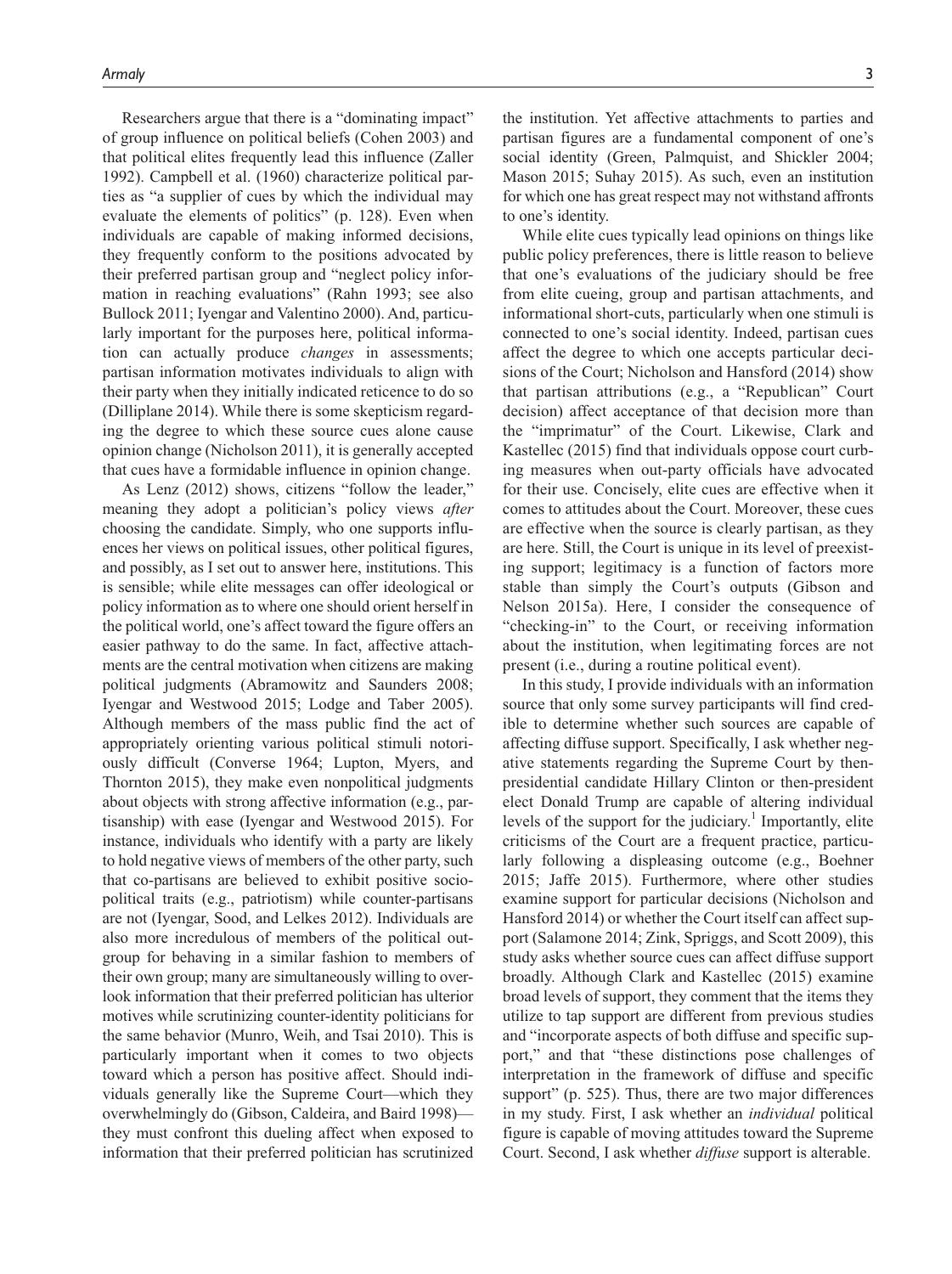### **The Formation of Diffuse Support**

To understand how cues can influence attitudes regarding the judiciary, it is important to note the psychological underpinnings of diffuse support. One process by which diffuse support is built is through a sequence of decisions with which one agrees on policy grounds (Gibson, Caldeira, and Baird 1998). Some argue that support is merely a "running tally," where individuals record favorable and unfavorable outcomes (Baird 2001). Under this conceptualization, it may be possible to increase the tallies in the favorable column swiftly. Previous research suggests that the converse may not be true; dissatisfaction with decisions only produces short-term alterations to diffuse support (e.g., Durr, Martin, and Wolbrecht 2000). That is, tallies in the unfavorable category quickly dissipate and only briefly factor into the overall calculation of support. However, scant attention has been paid to extrajudicial causes of unfavorability and whether such forces can alter support to a greater degree than the Court's own rulings. More concisely, while dissatisfaction with Court outputs quickly cedes to the democratic values that underpin support for the Court (Durr, Martin, and Wolbrecht 2000; Ura 2014), other political stimuli—like a politician or other partisan figure—may more fundamentally alter the considerations one makes when determining her level of support. Again, this may be the case because individual political figures—from whom people assume political positions (Lenz 2012)—represent the parties with which individuals socially identify (Huddy, Mason, and Aarøe 2015).

Recently, scholars have shown that subjective ideological (dis)agreement—a form of satisfaction with the Court's job performance—is related to legitimacy assessments (e.g., Christenson and Glick 2015); up-to-date perceptions of the ideological distance between oneself and the Court predicts the level of support one offers the judiciary. Those who perceive themselves to be closer to the Court ideologically, regardless of the Court's true position on the left–right policy continuum, attribute more support, and vice versa. Thus, it is not necessarily the number of tallies in the favorable column that influence support, but what types of information potential tallies in either column provide regarding one's position vis-à-vis the ideological position of the Court.

As Gibson and Nelson (2015b) note, developing these up-to-date perceptions of subjective agreement is a twostep process where ". . . (1) citizens evaluate the [Court's] decision, and then (2) recalculate the ideological distance between themselves and the Court, as revealed by its new decision." Just as a salient Supreme Court decision can influence one's running tally, so too may other political evaluations. In other words, it is possible that individuals use some political stimulus other than a Court decision and recalculate their relationship to the Court as revealed by that political information. Indeed, many assessments of political institutions and actors are affected by politically motivated covariates. For instance, presidential approval is affected by evaluations of economic performance (e.g., Norpoth, Lewis-Beck, and Lafay 1991). Likewise, certain operationalizations of support for the Supreme Court are a function of presidential approval and political events unrelated to the judiciary (Caldeira 1986; Ura 2014). Therefore, there is reason to suspect that various assessments of the Court are not free from other political evaluations. One's running tally of support for the Court may be influenced by nonjudicial political stimuli.

Finally, individuals may face some level of cognitive dissonance when faced with competing information regarding the Supreme Court. Because support for the Court is generally high, external challenges to the Court, particularly from a credible or favored source, may produce inconsistency in evaluations. The purpose of this study is to produce and record the impact of such inconsistencies and to determine whether they are affective or a product of updating on gaining new information.

On one hand, consistency theory (Zimbardo and Leippe 1991) suggests that individuals desire consistency between their attitudes and will alter one or both to achieve relative balance. Furthermore, this affective-cognitive consistency suggests that adding new information to the "attitude system"—typically via a persuasive message—may bring the attitudes into balance (Simonson and Maushak 1995; Zimbardo and Leippe 1991). It is through this framework that I examine alterations to attitudes regarding the Supreme Court following the introduction of new information. Here, and as described in greater detail below, the new information is the knowledge that Hillary Clinton or Donald Trump is not supportive of the Supreme Court. Thus, consistency theory suggests that individuals who are affectively positive toward Clinton or Trump (or the parties that they represent) must reconcile their beliefs regarding the Supreme Court with that valence.

On the other hand, some scholars suggest that priming experiments or source cues merely inform respondents, allowing them to make informed decisions to survey items (Lenz 2009; Nicholson 2011; Tesler 2015). That is, there is a learning process that occurs. In this study, the mechanism of change can be determined. I record subjective ideological disagreement with the Supreme Court both pre- and post-treatment. If individuals learned the position of the Supreme Court and altered their views accordingly, they will be said to have updated ideologically; individuals who exhibit no updating have responded to the cue.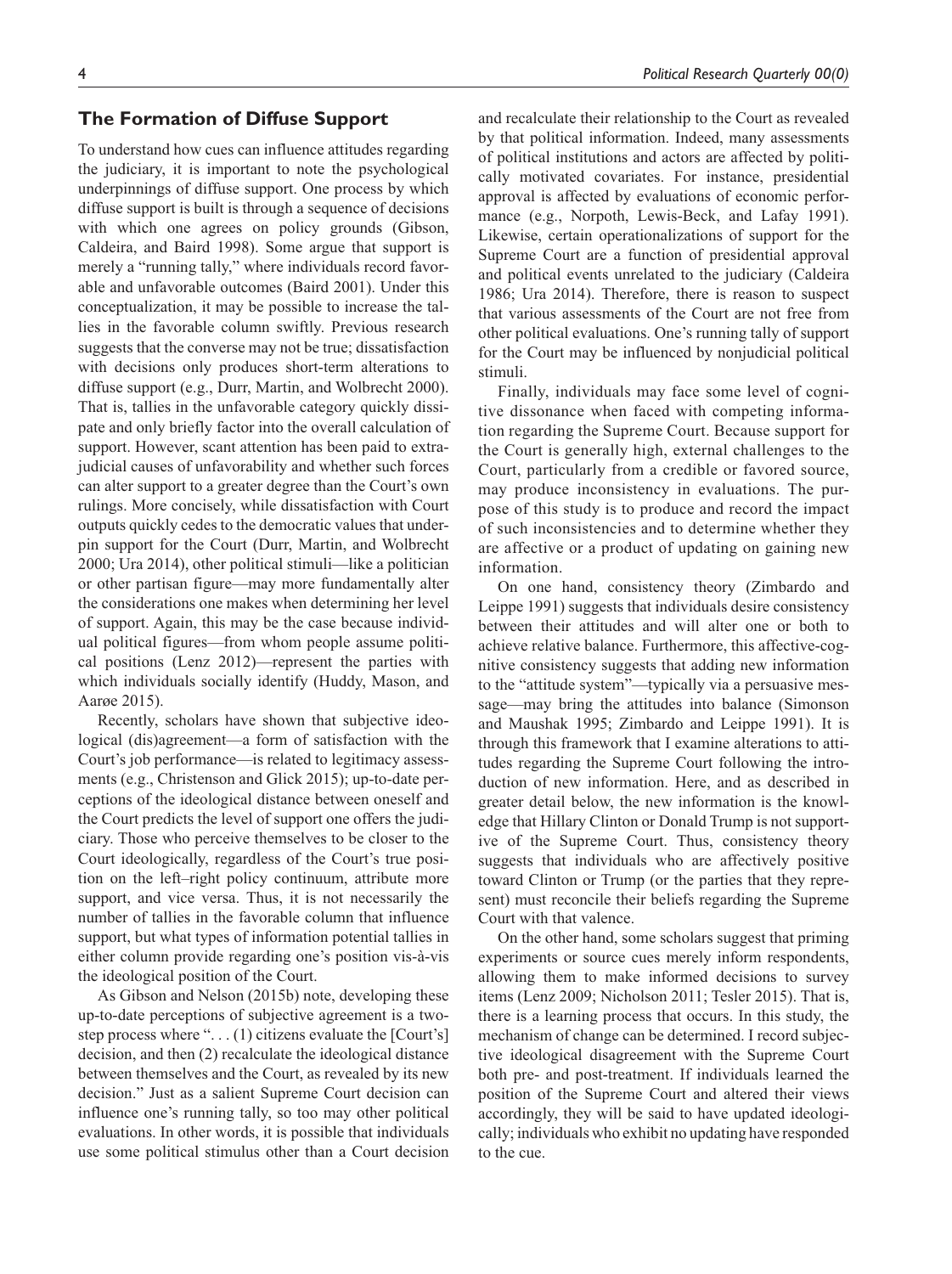| Affect   | $\Delta$ in legitimacy | Outcome                   |  |
|----------|------------------------|---------------------------|--|
| Positive | Positive               | Judicial Autonomists      |  |
|          | Negative               | Support Malleable         |  |
|          | None                   | <b>Diffuse Supporters</b> |  |
| Negative | Positive               | Support Malleable         |  |
|          | Negative               | <b>Court Hostile</b>      |  |
|          | None                   | <b>Diffuse Supporters</b> |  |

**Table 1.** Experimental Outcomes.

### **Expected Changes in Diffuse Support**

The expectation is that priming survey respondents to consider their attitudes toward political figures when evaluating the Supreme Court can spur changes in those evaluations.

However, given that partisan affect has powerful motivating properties (e.g., Iyengar and Westwood 2015) and only credible sources are persuasive (Sternthal, Dholakia, and Leavitt 1978), only some respondents will find each figure's commentary compelling. This leads to the following hypotheses:

**Diffuse Support Hypothesis:** Affect toward Clinton/ Trump will not impact support for the Supreme Court. **Support Malleability Hypothesis:** Individuals who have high (low) affect toward Clinton/Trump will attribute less (more) support to the Court relative to baseline levels of support following treatment.

**Judicial Autonomist/Court Hostile Hypothesis:** Individuals who have high (low) affect toward Clinton/ Trump will attribute more (less) support to the Court relative to baseline levels of support following treatment.

These hypotheses are depicted in Table 1.

Note that Trump and Clinton's "statements" are negative, meaning agreement with them is in opposition to the Court. Those who display no change—conditions in dark gray—are "Diffuse Supporters," steadfast in their opinions toward the Court; this is the null hypothesis. Those who have positive (negative) affect for the political figures and whose ascription of legitimacy is lower (higher) after the treatment—the conditions highlighted in light gray in Table 1—are "Support Malleable," meaning their attitudes toward the Court can be shaped by non-Court political figures. The other two conditions are not expected to occur systematically.

### **Data, Cues, and Methodology**

This study asks two major questions. First, can elites move diffuse support? That is—in light of recent discoveries challenging the conventional wisdom that attitudes regarding the judiciary are stable—is diffuse support free from the considerations and political biases that affect other political evaluations? Or, is support for the Court unique in that it is a function only of Court behavior? While the Court *is* uniquely able to confer legitimacy on its own decisions (Salamone 2014), it is not clear that considerations of the Court are *exclusively* related to the judiciary. Second, should changes in evaluations of the Court be present, are they motivated by the consistency in evaluations account or the informational account? That is, are individuals forced to reconcile different attitudes toward two political stimuli, or do they learn new information about the Court and adjust assessments accordingly?

To test these questions, I conducted two original survey experiments, both from Amazon's Mechanical Turk (MTurk). Although samples using MTurk as a recruitment tool are not as representative as national probability samples, they are generally valid (Berinsky, Huber, and Lenz 2012; Clifford, Jewell, and Waggoner 2015), are particularly useful for experimental designs (Horton, Rand, and Zeckhauser 2011), and have commonly been used to study public attitudes toward the Court (Christenson and Glick 2015; Clark and Kastellec 2015). First, in October 2016, 708 respondents were randomly assigned to either the Hillary Clinton treatment or the control group. In December 2016, 503 respondents were randomly assigned to either the Donald Trump treatment or the control group.

After recording baseline levels of diffuse support using the Gibson, Caldeira, and Spence (2003a) legitimacy battery, which asks individuals whether they agree with statements, such as, "The Court gets too mixed up in politics," respondents from each survey were randomly assigned to either the control or treatment group.<sup>2</sup> The treatment groups were presented with a vignette that read,

Recently, in a speech given to supporters, Democratic presidential candidate Hillary Clinton (president-elect Donald Trump) made some controversial remarks regarding the United States Supreme Court. Below, some of her (his) critiques will be paraphrased. Please indicate your level of agreement with Hillary Clinton's (Donald Trump's) statements.

Then, these respondents were presented with the original legitimacy battery items but were led to believe that Clinton (in the first survey) or Trump (in the second) had made those statements. For instance, instead of being asked whether they agree with "The U.S. Supreme Court ought to be made less independent so that it listens a lot more to what the people want," respondents were told, "Hillary Clinton (Donald Trump) commented that 'The Supreme Court ought to be made less independent' so that it listens a lot more to what the people want. Do you agree or disagree?" The control group was simply asked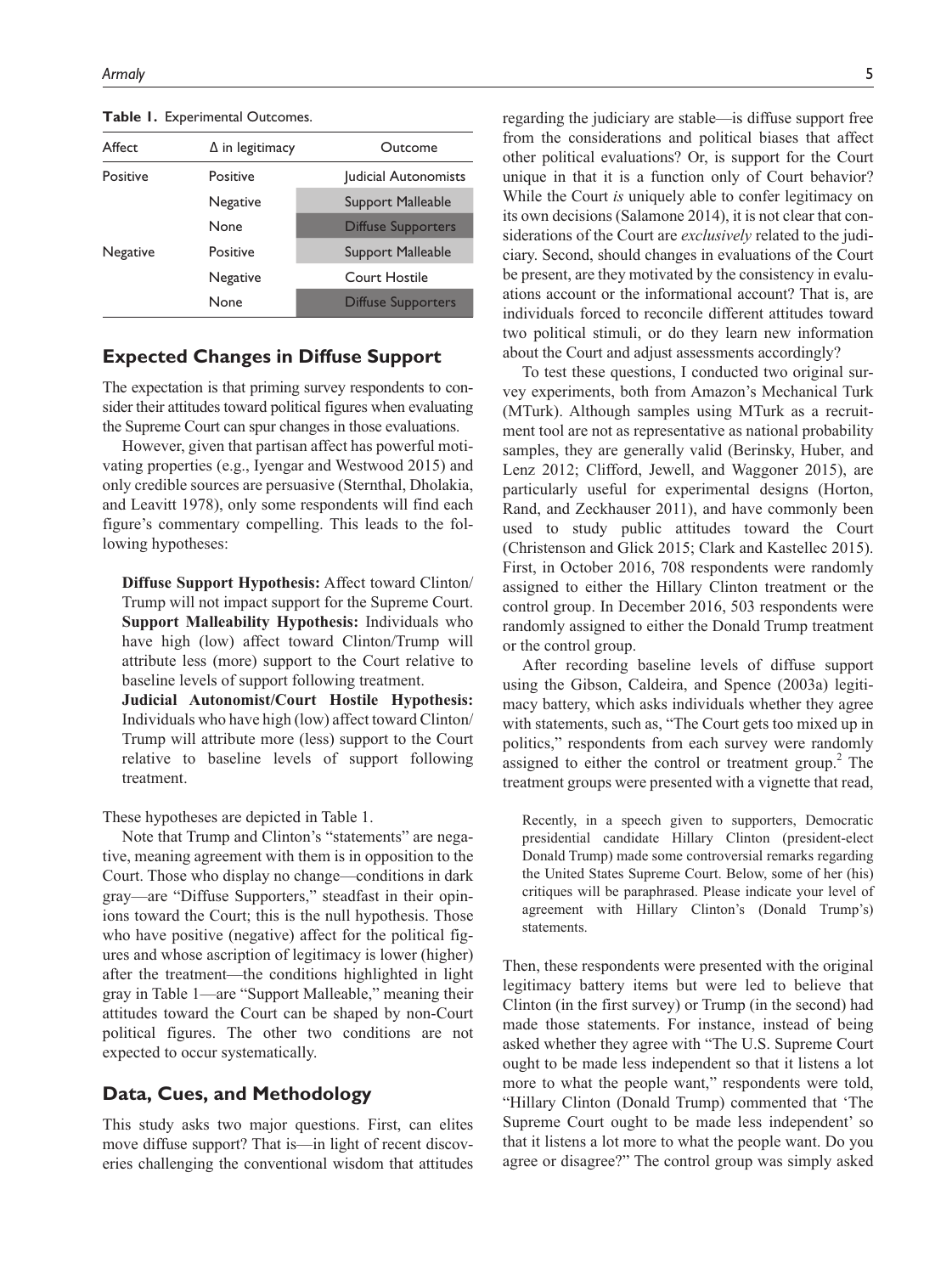to complete the legitimacy battery a second time without any vignette or cue.

Importantly, I determined affect toward Clinton and Trump—as measured by a feeling thermometer ranging from 0 to 100, where higher values indicate more positive or warm feelings—*prior* to random assignment to treatment groups.<sup>3</sup> For the second portion of the experiment, which determines whether the mechanism underlying changes in diffuse support is affective or a learning process, I measure subjective ideological disagreement with the Supreme Court both before and after treatment. Consistent with Bartels and Johnston (2013), ideological disagreement is measured by determining the difference between one's ideological selfplacement on a 5-point scale from one's placement of the Supreme Court on a 5-point scale. Thus, the directionality of the disagreement does not matter, as both assessments are subjective and irrespective of operational ideology (see Ellis and Stimson 2012). The variable ranges from 0 to 4, where 0 means there is no difference between one's placement of themselves and of the Court and 4 indicates maximal distance. For instance, one who leans liberal and believes the Court does as well will score 0; so too will one who leans conservative and believes the Court does. Conversely, one who leans liberal and believes the Court is solidly, but not extremely, conservative will score 3. The *change* in perceived ideological distance—which ranges from −4 to 4—is calculated by subtracting one's post-treatment ideological distance from her pre-treatment ideological distance, such that larger values indicate the perceived distance between oneself and the Court has grown.

To determine whether elite condemnations of the Court can affect public support for the judiciary, I simply subtract one's post-treatment legitimacy score from their pre-treatment legitimacy score, such that larger values indicate an increase in support. The result is the change in one's assessment of diffuse support. Such a calculation is consistent with other work examining changes in diffuse support (e.g., Christenson and Glick 2015). The distribution of these changes for the Clinton sample is displayed in Figure 1 for both the control and treatment groups. As can be seen, there is much greater variance in the treatment group's diffuse support distribution; the variance in the treatment distribution (dashed line) is 1.4 times that of the control distribution (solid line). A Kolmogorov– Smirnov test indicates that there are significant differences in the overall distribution of change in diffuse support for the two groups ( $p = .001$ ); the same test produces the same information for the Trump sample  $(p =$ .00). To be clear, the only difference between the two distributions in Figure 1 is that those in the treatment group believe Hillary Clinton has made negative statements about the Supreme Court, where those in the control group have responded to the same negative sentiments that are unattributed to any particular political actor.



**Figure 1.** Density of change in legitimacy for Clinton sample, by group.

More straightforwardly, the correlation between legitima- $\text{cy}_{t}$ <sub>1</sub> and legitimacy<sub> $\alpha$ </sub> is 0.83 for the control group and 0.71 for treatment in the Clinton sample. The corresponding values for the Trump sample are 0.89 and 0.72. Greater continuity in the pre- and post-treatment support scores for the control groups is to be expected.

Next, I determine the effect of *Clinton Affect* and *Trump Affect* on the change in support for the Supreme Court. To do so, I estimate two separate models. The first regresses the change in legitimacy onto Clinton affect, a binary variable indicating presence in the control group or treatment condition, and an interaction between the two. The data used for this model come from the first experimental sample. The second does the same but uses Trump affect; the data for this model come from the second experimental sample. Because assignment to the treatment group was randomized and randomization was successful, I exclude control variables.<sup>4</sup>

# **Malleability Results**

On the advice of Brambor, Clark, and Golder (2006), I interpret the results of these interactive models graphically and omit a results table.<sup>5</sup> Figure 2 displays these results. The results for the Clinton experiment appear on the left and those for the Trump experiment on the right. In each, the line represents the estimated effect across the range of affect toward the respective political figure on the change in diffuse support for each group; groups are denoted by text. Dashed lines are 95 percent confidence intervals around the estimates.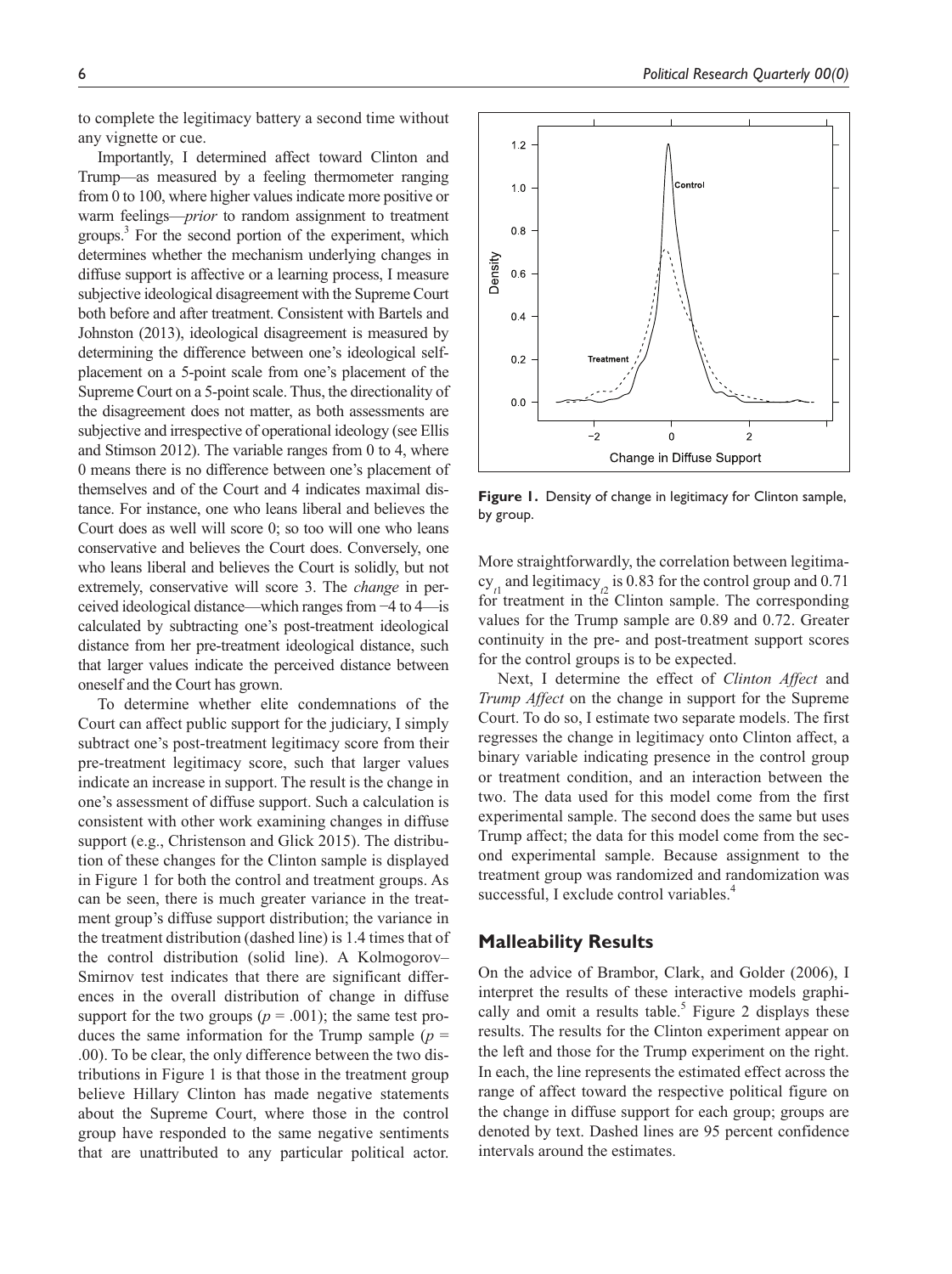

**Figure 2.** Effect of treatment on change in diffuse support across affect toward Clinton (left) and Trump (right). Condition denoted by text; dashed lines are 95% confidence intervals around estimate.

I begin with the control group in the Clinton experiment (at left). Simply, individuals in the control group do not change their assessments of the Supreme Court based on evaluations of other political stimuli. That is, assessments of legitimacy are not dependent on feelings toward Hillary Clinton. The same is true of the Trump experiment (at right). These findings are consistent with expectations regarding the general stability of diffuse support (Gibson and Nelson 2015a).

On the other hand, there are conditional effects of affect for both treatment groups. Beginning with Clinton, at left, for cold or negative feelings, from around 0 to 30, the effect is positive, suggesting that individuals who dislike Clinton increase their level of support for the Supreme Court on hearing her criticisms of the justices and the judiciary. For moderate values of Clinton affect, around 30 to 55, there is no statistically significant effect. Finally, for high values, around 55 to 100, the effect of treatment on changes to diffuse support is negative, indicating that those who have positive feelings toward Clinton decrease their level of support for the Court on hearing Clinton's negative statements about the institution. I discuss the substantive effects of affect on changes in diffuse support for the treatment groups below.

Moving next to the Trump experiment (at right), the result hold, but are somewhat attenuated for certain values. For negative/cold feelings toward Trump, from around 0 to 20, the effect is positive, meaning Trumphaters like the Supreme Court more as a result of his criticisms. From around 20 to 50, the effect is inconclusive.

Just as for Clinton, from around middling Trump affect to extremely warm feelings, individuals decrease their level of support for the Court on hearing Trump's negative statements about the institution.

These results are consistent with the support malleability hypothesis presented above. A salient extra-judicial actor can indeed alter levels of support for the Supreme Court. As a positive, both political figures are capable of *increasing* support for the judiciary. However, they are similarly able to harm the Court; individuals who have high affect toward Trump or Clinton internalize their critiques of the Supreme Court and attribute less support to the judiciary (and vice versa). Given that diffuse support records the extent to which an individual believes an institution, its actors, and actions are "appropriate, proper, and just" (Tyler 2006, 375), it is troublesome to discover that simply believing that a political figure has condemned the Court can alter one's attitudes, even if it is in a positive manner.

There are several possibilities for why this may be the case. First, diffuse support may be more strongly connected to political evaluations than previously believed. However, given the universal power and durability of legitimacy (Gibson, Caldeira, and Baird 1998), this claim seems unlikely. Alternatively, diffuse support may be more strongly connected to political evaluations now than in the past. This may account for recent challenges to the conventional wisdom that diffuse support is solid (e.g., Bartels and Johnston 2013). Finally, the primacy of salient partisan cues may simply overpower other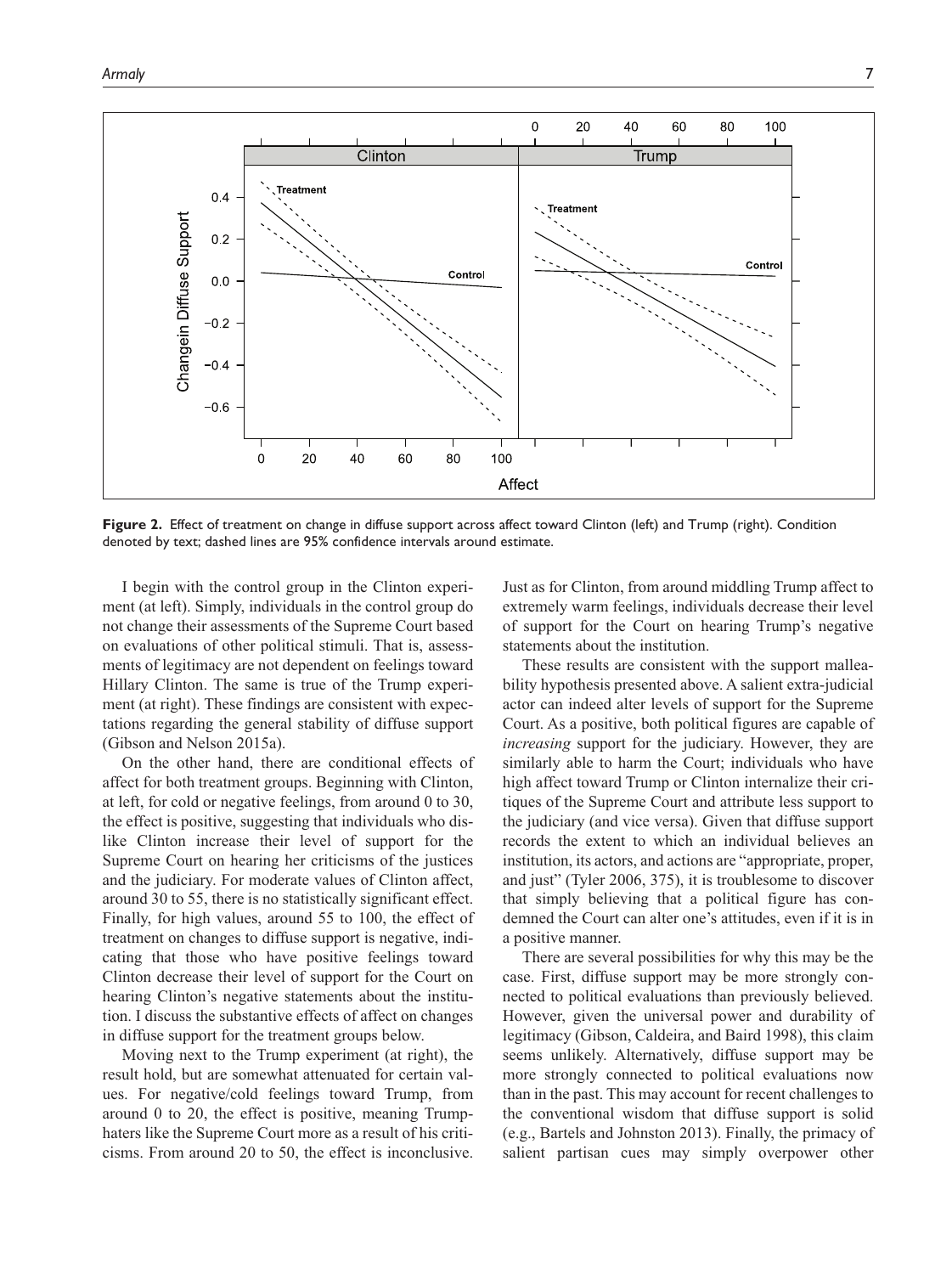evaluations, even if one is generally fond of the second stimulus (Bullock 2011). Although legitimacy has not been harmed by polarization generally (Gibson 2007), affective polarization affects a broad swath of both political and nonpolitical judgments (Iyengar and Westwood 2015). Affect toward partisan political figures—such as Hillary Clinton and Donald Trump—may be so connected to one's social identity as to compel individuals to alter their attitudes toward other political stimuli to align with that component of identity. Below, I consider whether changes in diffuse support are indeed affective.

# **Affective-Cognitive Balance or Ideological Updating?**

Next, I move on to consider whether changes to diffuse support are a product of ideological updating or trying to balance one's attitudes. I ask whether the affective or informational components of the elite cue dominate. More specifically, I determine whether respondents (1) attempt to bring their attitudes/beliefs into alignment using affective reasoning or (2) infer the ideological position of the Court using signals provided by the cue source whose ideological position vis-à-vis the respondent is clearer than that of the Court. This is important because classical legitimacy theory suggests that evaluations of the judiciary should be institution specific (Tyler 2006). If citizens update their assessments of the Court as a function of affect toward political figures, they may deprive the Court of the political capital on which it relies based on extra-judicial information. On the other hand, altering assessments on learning information from an extra-judicial source is institution specific and consistent with legitimacy theory.

To be clear, the ideological updating mechanism suggests that an individual has difficulty placing the Court in ideological space but has a much easier time placing a well-known politician. If one knows her own position in relation to the politician and learns the position of that politician in relation to the Court, she can more easily place herself in relation to the Court. As opposed to evaluating a Court decision and recalculating one's ideological distance as revealed by that decision, one is evaluating the politician's signal as to the position of the Court and recalculating her ideological distance as revealed by the politician's placement of the Court. I assume that people will be better able to place Clinton and Trump than the Court for both partisan and ideological reasons. First, whether one belongs to the same group as the source cue should offer some information as to whether or not their policies align with one's own (Iyengar, Sood, and Lelkes 2012). Second, although the American public has not always demonstrated the ability to structure their political thinking ideologically (Converse 1964; Lupton, Myers,

**Table 2.** OLS Regression on Change in Legitimacy for Treatment.

| Variable              | Clinton  | β      | Trump    | β      |
|-----------------------|----------|--------|----------|--------|
| Affect                | $-0.01*$ | $-.45$ | $-0.01*$ | $-.30$ |
|                       | (0.00)   |        | (0.00)   |        |
| ∆Ideological Distance | $-0.07$  | $-.07$ | $-0.13*$ | $-.12$ |
|                       | (0.47)   |        | (0.07)   |        |
| Constant              | $0.37*$  |        | $0.23*$  |        |
|                       | (0.06)   |        | (0.07)   |        |
| Sample size           | 350      |        | 250      |        |
| Adjusted $R^2$        | .21      |        | . H      |        |
|                       |          |        |          |        |

Cell entries are OLS coefficients; standard errors in parentheses.  $*$  denotes  $p < 0.05$ , two-tailed test. Dependent variable is  $\Delta$ Legitimacy from *t*<sub>1</sub> → *t*<sub>2</sub>. β = standardized regression coefficients; OLS = ordinary least squares.

and Thornton 2015), and does not accurately identify the Court's ideological location (Bartels and Johnston 2013; Hetherington and Smith 2007), there is variability in the ideological content of various political stimuli (Jacoby 1995). Given that presidential candidates are much more in the public eye than the Court and that their ideological/ policy views are on display and under scrutiny, it seems intuitive that Clinton and Trump will be easier to place ideologically than the Court.

To test these theories, I estimate two models. For the first, I regress the change in legitimacy, operationalized in the same manner as above, onto Clinton affect and the change in ideological distance. Only individuals in the treatment group from the Clinton survey are included in this analysis, as only those exposed to the Clinton treatment would have the opportunity to learn from the priming cue about the Court's ideological location. The same is true for the second model, swapping Trump for Clinton. Again, control variables are omitted due to the success of randomization. These results appear in Table 2.

The evidence for affect in Table 2 is clear: changes in legitimacy are a product of one's feelings toward Clinton or Trump. Figure 3 displays each of these effects, with affect toward Clinton in the upper left and change in ideological distance below it in the bottom left; the respective Trump panels appear to the right. The results for Clinton affect conform to what is presented above; those who dislike Clinton increase their support for the Court after hearing her negative commentary and those who like Clinton decrease Court support. The same is true for Trump. The changes in diffuse support across the range of affect toward Clinton and Trump, respectively, span 50 percent and 34 percent of the range of the dependent variable. In other words, differences in affect—a persistent and powerful force in modern politics—can represent large changes in Supreme Court legitimacy. For instance,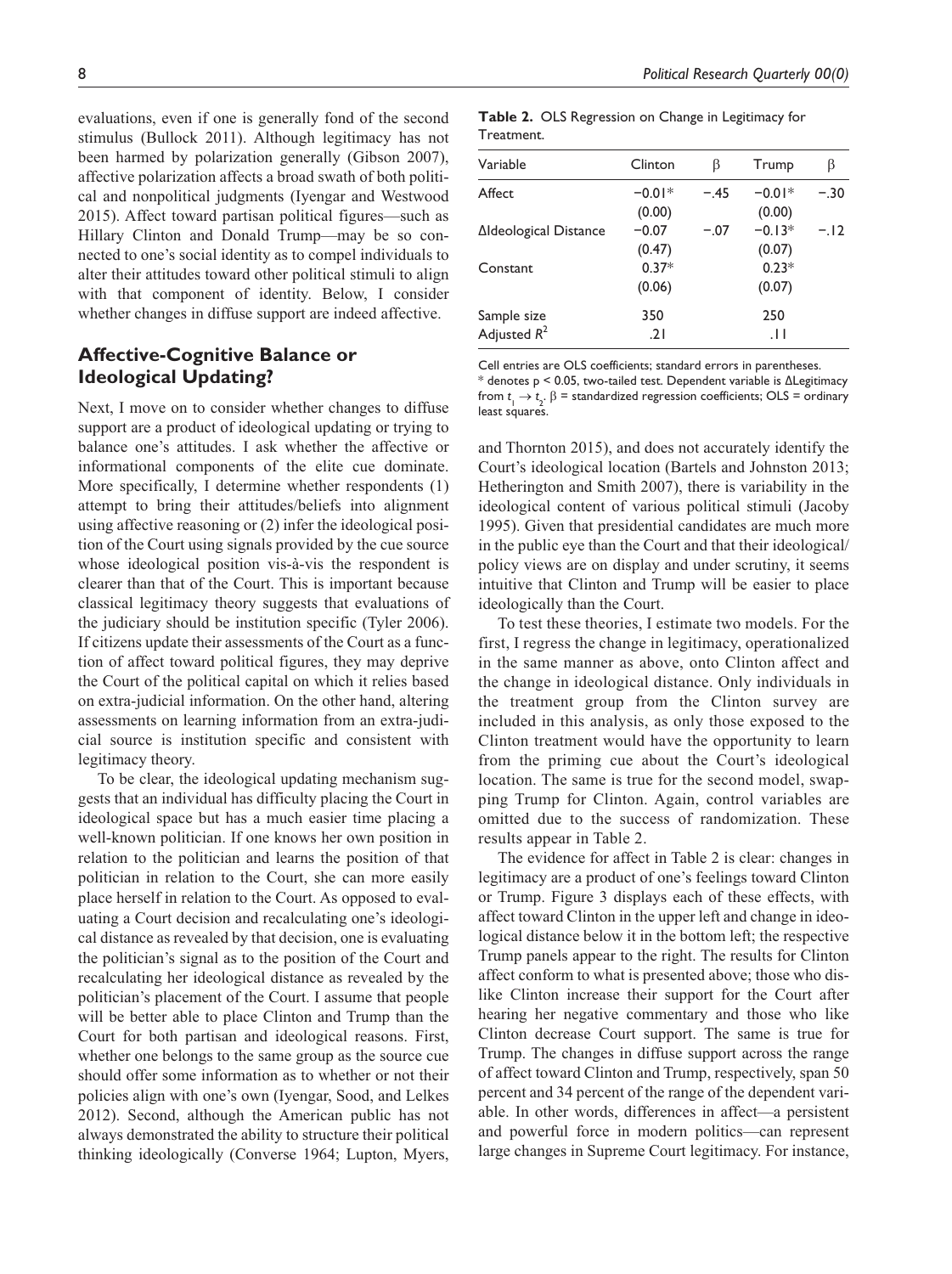

**Figure 3.** Effect of affect and change in ideological distance on diffuse support. For affect (above) lines represent estimated effect; dashed lines are 95% confidence intervals around estimates. For change in ideological distance (below), dots represent estimated effect; vertical lines are 95% confidence intervals.

even one who only moderately disfavors Clinton may still alter her support for the Court by a tenth of the diffuse support scale.

Next, the evidence for change in ideological distance appears, at first glance, mixed (i.e., the average effect is significant for the Trump sample but not for the Clinton sample), but a more nuanced story unfolds when examined graphically in Figure 3. Beginning with Clinton, at bottom left, despite a general downward trend, there is no appreciable influence of the change in ideological distance on change in diffuse support. That is, hearing Clinton's statements does not cause one to perceive themselves to be closer or farther from the Supreme Court in ideological space. The same is true for those who feel closer to the Court after hearing Trump's negative statements, but those who feel that the distance between oneself and the Court is larger decrease support. Those who believe themselves to be further from the Supreme Court after hearing Trump's statements offer less support. These findings are consistent with those in Bartels and Johnston (2013) and Christenson and Glick (2015).

The effect of change in ideological distance is substantively uncertain and statistically mixed. It is clear that the influence of affect is greater in both samples. That is,

there is some evidence to support both the affective reasoning hypothesis and the ideological distance hypothesis, but the results for the affective reasoning hypothesis are much stronger than for the ideological distance hypothesis. The expectation was that individuals who felt closer to the Court after treatment would ascribe to the judiciary more legitimacy. This is not borne out in the data; the converse is only borne out in a single sample.

It appears that the desire for cognitive-affective balance is greater than the effect of learning. This finding directly confronts research regarding preexisting positivity toward the Supreme Court (e.g., Gibson and Caldeira 2009). On average, positivity toward the Supreme Court is high. For instance, average affect toward the Court in the surveys used here is eleven points higher than toward Clinton and twelve higher than Trump. However, when political figures discuss the Supreme Court—such as at presidential debates, campaign events, or the State of the Union address—individuals are not inundated with the positive and legitimating judicial symbols or accounts of the Court's apolitical decision-making process that tend to fortify support for the Court (Baird and Gangl 2006; Gibson and Caldeira 2011). The evidence presented here suggests that, when confronted with competing assessments of two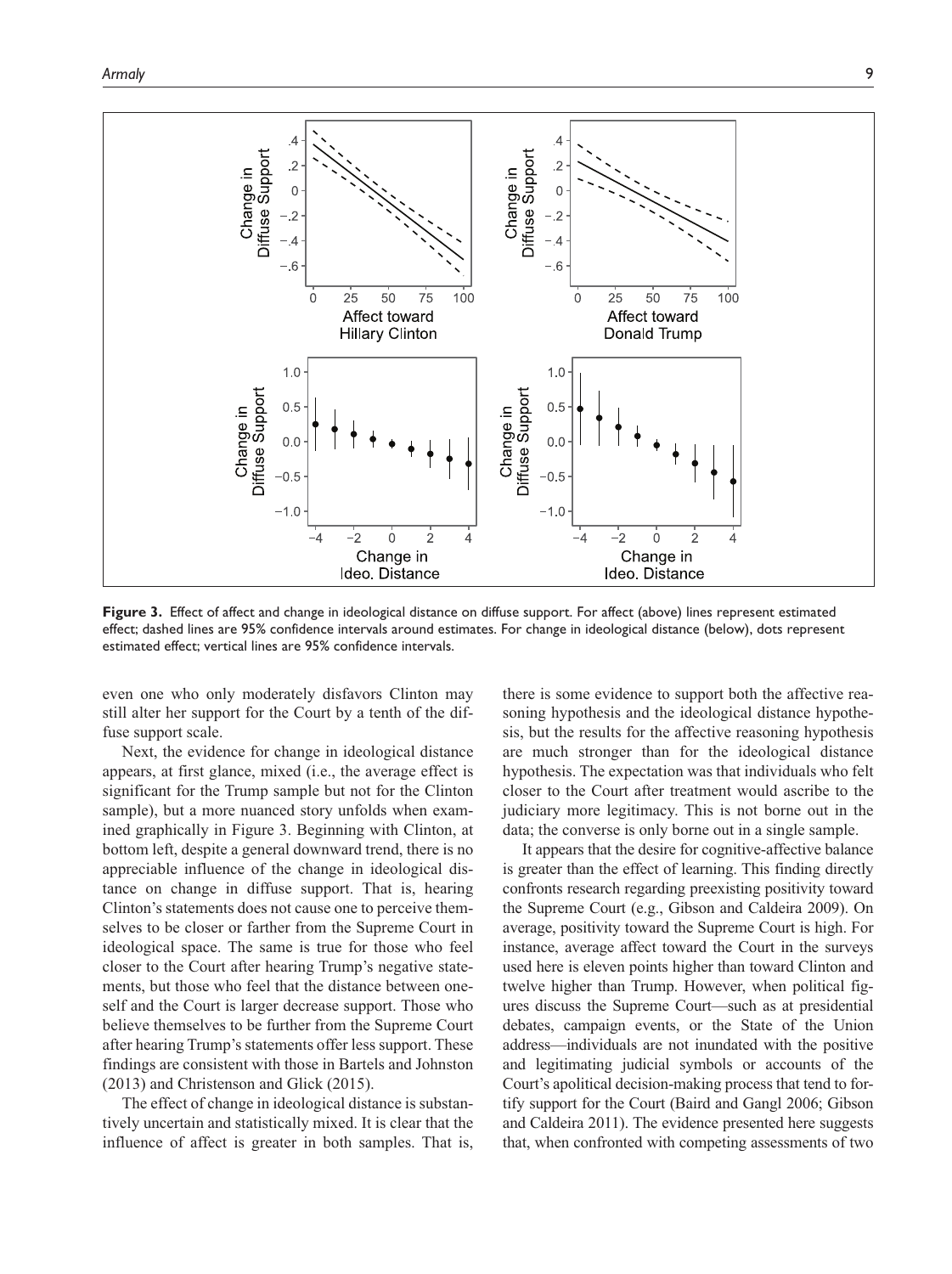political stimuli, affect outweighs what are generally perceived to be more calculated assessments. That is, in the absence of legitimating symbols, it appears that positivity (or negativity) toward other actors is capable of outweighing positivity toward the Court.

Of course, in question is how frequently political leaders attack the Supreme Court. Journalistic accounts suggest that, although historically rare, the practice has become somewhat commonplace in the twenty-first century (Jaffe 2015; Liptak 2010; Totenberg 2017). More generally, given the effectiveness of appeals to emotion in politics (e.g., Brader 2006), increasing partisan and ideological divisions (e.g., McCarty, Poole, and Rosenthal 2006), and the intense power of in-group preference and out-group disdain (Iyengar and Westwood 2015)—not to mention protracted political battles regarding the Supreme Court, such as the refusal to act on President Obama's nominee in an election year—it is plausible that such methods may become a tool in the separation of powers exchange. Couple this with the leverage that accompanies a rhetorically influential president (Tulis 1988)—such as Trump—and the columns in the running tally that forms diffuse support that receive ticks may begin to change.

# **Discussion**

This study set out to answer two questions. First, can an extra-judicial political figure alter the level of diffuse support for the Supreme Court? The evidence points to yes. Individuals who were told that Hillary Clinton had made statements about the Court such that it got too mixed up in politics and ruled in favor of certain groups too frequently revised how legitimate they believed the judiciary to be in a manner consistent with their feelings toward Clinton. Those who feel warmly (coldly) toward Clinton offered less (more) support after hearing her negative statements. The same was true of individuals who were led to believe Donald Trump made such remarks, although the Trump vignette was less able to increase support for the Court. These findings suggest that there is some degree of volatility in individual attributions of legitimacy to the Supreme Court. This counters evidence that legitimacy tends to be durable (Caldeira and Gibson 1992; Gibson and Nelson 2015a) but builds on recent evidence that support is sensitive to other political assessments (Bartels and Johnston 2013; Clark and Kastellec 2015).

Second, are these attitude changes a product of bringing one's attitudes regarding the Court into alignment with one's feelings toward the extra-judicial political figure? Or did that figure offer some information as to the ideological location of the Supreme Court, which allowed one to reassess her perception of whether the Court's rulings were aligned with her policy preferences? Here, there was evidence for both mechanisms of change, but support for the affective balance hypothesis outweighs the ideological updating hypothesis. That is, changes in diffuse support as a result of an extra-judicial political actor are largely due to affect toward that figure. This finding conforms to previous research regarding the power of elite cueing (e.g., Cohen 2003; Lenz 2012; Zaller 1992), particularly from a polarizing partisan figure (Dilliplane 2014), as well as how various affective attachments can affect assessments of the Supreme Court and its decisions (Nicholson and Hansford 2014). Concisely, cue-taking, at least in relation to the Supreme Court, is related to affective political attachments, and is only weakly informative. This is consistent with the view that partisanship is largely expressive, as opposed to instrumental (Huddy, Mason, and Aarøe 2015). In other words, when taking a cue from a figure whose partisanship is clear, it is easier to adopt (or rebuke) the figure's stance because you are (or are not) on the same political "team" than it is to receive and cognitively integrate new information into one's worldview (Lenz 2012).

These findings are sensible, given that individuals find locating the Court on the left-right policy continuum difficult (Hetherington and Smith 2007; although see Malhotra and Jessee 2014) and that knowledge of the Court is low, compared with other political stimuli. And, in conjunction with the well-established evidence that individuals heavily rely on cues when forming opinions (Arceneaux 2008; Kam 2005), even when capable of utilizing issue-knowledge (e.g., Rahn 1993), members of the mass public may be particularly reliant on cues in relation to the judiciary. This reliance may increase susceptibility to manipulations of judicial attitudes by members of the elected branches. Importantly, the experimental cue offered here was not issue specific. The conclusions would be different if respondents believed a political figure lambasted the Court for a particular ruling on, say, abortion or gun rights. Instead, politicians can affect general orientations toward the Court.

These findings raise additional questions about how institutional legitimacy generally relates to the affective attachments that characterize American politics. In other words, how should we think about legitimacy if partisan attachments influence it? Although other evaluations of institutions—such as trust—are politicized (Hetherington 2005), legitimacy is often thought to transcend politics. While one may dislike a particular Congress's policies, for example, most generally feel that they possess the legitimate authority to make decisions. This is particularly true of the Supreme Court, where evaluations are often less politicized than similar judgments of other branches. Yet, the question remains, "Is legitimacy truly a measure of one's loyalty to an institution?" I believe the answer is yes, as frequently characterized by Gibson and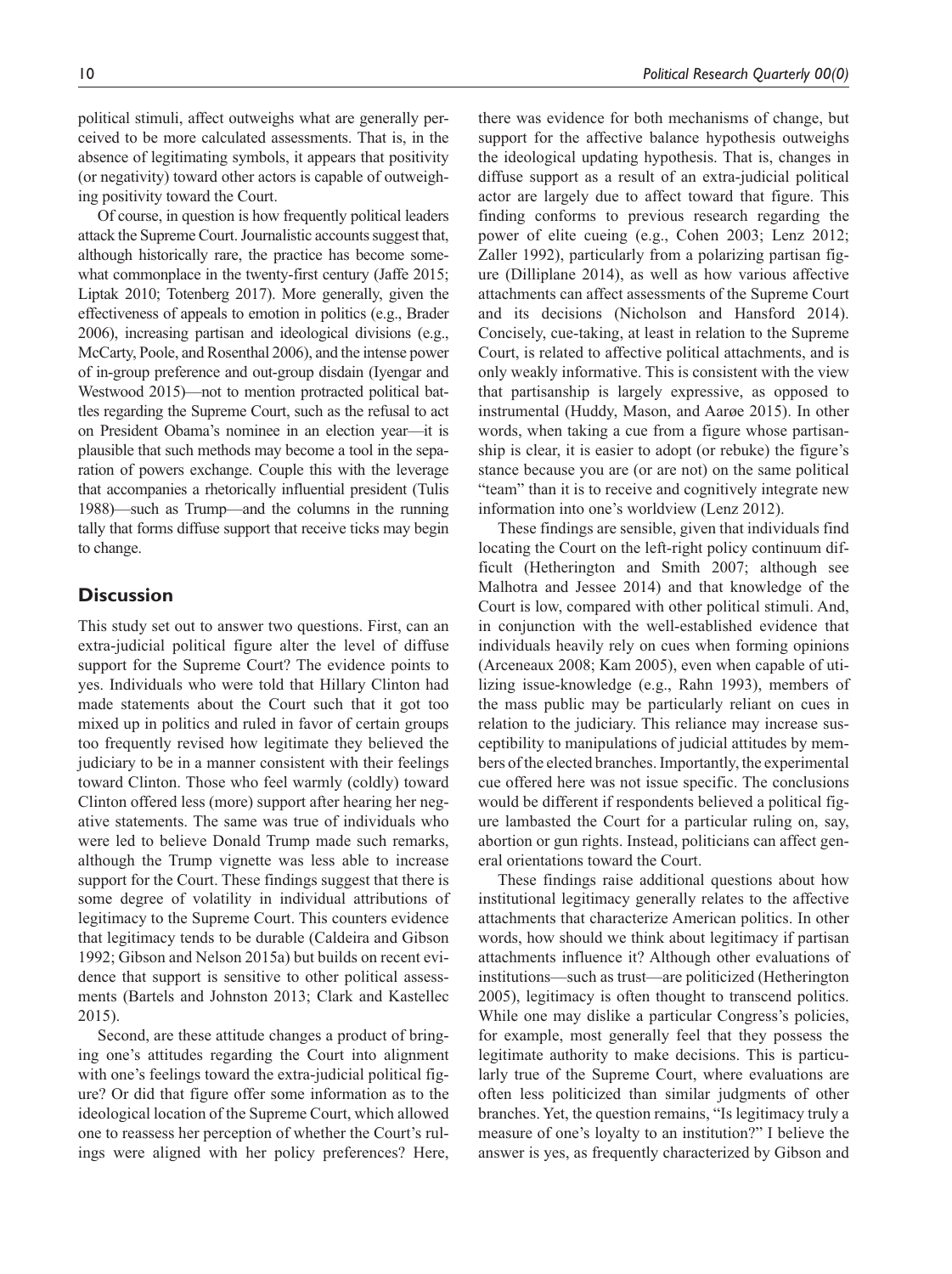his colleagues, but suspect that partisan loyalties—and attachments to the figures that represent parties—present a unique vulnerability to institutional loyalties. Studies consistently demonstrate that partisan content can influence evaluations of the Court (e.g., Clark and Kastellec 2015; Nicholson and Hansford 2014). Here, I show that the effects of these partisan stimuli are strictly related to the affect toward the party (and, here, party figures) but not to any informational function. It is important for scholars to determine how loyalties to institutions interact with identity-laden loyalties to groups. The evidence here is that when pitted against a group to whom one is loyal, the institution suffers.

There are, of course, limitations to these findings. Notably, it is unclear how durable these effects might be. As Gibson and Nelson (2014) note, "after a shock, diffuse support gradually increases, eventually returning to its equilibrium level, as democratic values regenerate support for the Court" (p. 206). However, I believe that demonstrating that these alterations to support are more strongly related to affect than ideology is important, and raises further questions regarding potential durability of effects. Simply, affective attachments to groups, and the figures that represent those groups, are an essential component of identity (e.g., Suhay 2015). And, affect toward political stimuli is activated automatically (Lodge and Taber 2005), meaning affect-based attachments may be primed before one makes a conscious evaluation of the judiciary. In many tests of devotion to the Supreme Court, the Court is the most affectively positive stimulus. Here, affect toward the Court is pitted against affect toward a political stimulus *that is related to one's identity*. Attitude alterations may persist if individuals feel the Court does not represent the values that are tied in with their identity. The converse, of course, is also plausible. In the absence of reinforcing messages, opinions about the Court may revert to equilibrium. Nevertheless, it is important to discover that individual politicians—particularly those that may have a bully pulpit—are capable of influencing attitudes toward the Court. Finally, just as in any "laboratory" experiment, there are questions of external validity (Barabas and Jerit 2010). These findings—like many uncovered via survey experiments—represent a "best case scenario" of sorts. That is, they may approximate effects that would be more accurate if all members of the public were exposed to a speech, statement, or Tweet disparaging the Court.

Unsettled is which political stimuli are sufficiently notorious to effect the type of change uncovered here. That is, are only presidential candidates noteworthy enough to "outweigh" positivity toward the Court? Given that these data cannot provide an answer, I can merely speculate on how the predictions of consistency theory may play out with other actors weighing in on the Court. The problem lies in whether only *immensely* notorious

political figures can influence members of the public. Should no affect be tied to less prominent extra-judicial actors—say, any nonpresidential candidate—it is unclear how their public statements would influence positivity. However, we know that party cues are sufficient to influence attitudes toward the Court (Nicholson and Hansford 2014). And, individuals are able to make accurate inferences about their leaders—even at the local level—if there are appropriate party cues (Geys and Vermeir 2014). It is plausible that any individual who is prominent enough to have a known or assumed party may be able to influence attitudes toward the judiciary (or any political stimulus, for that matter). That is, any individual to whom members of the mass public have preexisting attachments and toward whom affect is triggered before cognitive processing occurs can reasonably force one's attitudes into conflict (Gibson, Lodge, and Woodson 2014). Thus, while there is certainly some threshold, there are many individuals at all levels of politics—presidents, congresspersons, governors, former politicians (e.g., Mitt Romney), media personnel (e.g., Rush Limbaugh or Bill Maher), and so on—who may be sufficiently noteworthy to influence evaluations of the judiciary.

Public orientations play a very important role in the Supreme Court's ability to function properly. Mainly, support for the judiciary insulates the Court from institutional encroachments (Clark 2009; Ura and Wohlfarth 2010). However, the evidence presented here suggests that political actors are readily able to make adjustments to that necessary support. This power presents a problematic separation of powers issue. More specifically, it appears that members of the elected branches are capable of altering the public's preferences regarding institutional arrangements, which may give those branches the public go-ahead to use their court curbing authority. It is not necessarily the case that these attitude changes must be persistent. Of course, various cues are capable of altering opinions without changing attitudes (e.g., Iyengar and Kinder 1987). In other words, it is not clear that politicians are required to alter opinions, or even attitudes, in the long run. If attitudes are elastic, they may return to their baseline following some disruption. However, if politicians record attitudes during a dilation, they may come to incorrect conclusions regarding public preferences. Even if cueing does not permanently alter attitudes, politicians may be capable of turning the tides long enough to have license to act.

Finally, the separation of powers implications for the Court are complex. The ability to manipulate public evaluations of the judiciary may force the Court to strategically consider their actions so as to avoid extra-judicial aggression. When public support is high, the Court knows it is less constrained by the elected branches (e.g., Clark 2009). By that same intuition, the Court should know when a political figure might attempt to rhetorically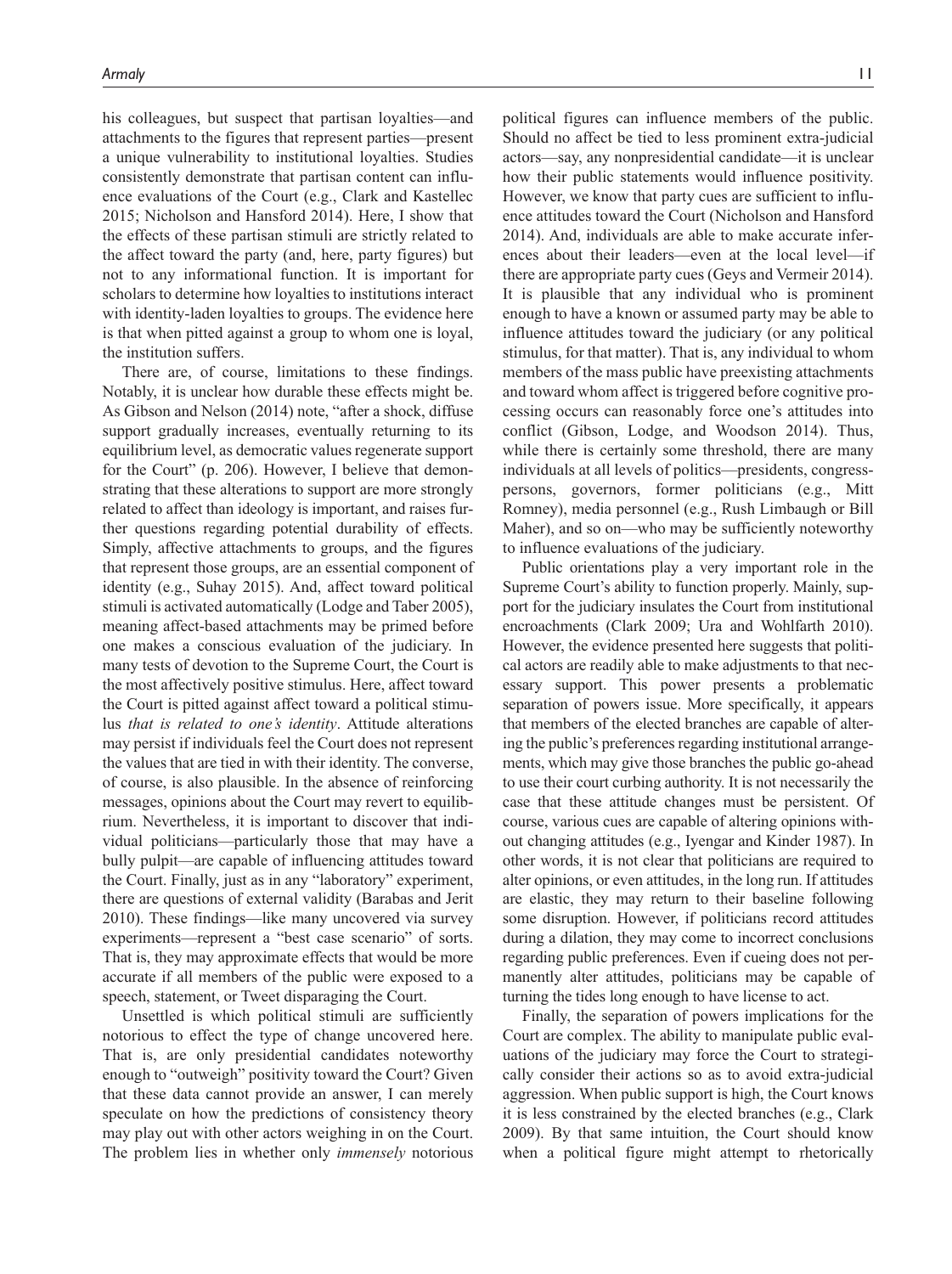demean the judiciary. It is unclear what recourse the Court might have or what preventive measures it might take to assuage the effects of or to avoid altogether these rhetorical dressings-down. Simply, the threat seems ever-present. At least one political group will always be ideologically opposed to the Supreme Court, meaning there will always be ammunition to rhetorically attack the Court. Furthermore, surveys—including both analyzed here regularly find the Supreme Court to be better liked than other institutions or politicians. Still, extra-judicial actors were able to influence support. While politicians are unlikely to dedicate resources to official Court curbing when the Court is popular (Ura and Wohlfarth 2010), rhetorical jabs are cheaper. And, even when the Court is popular, politicians do not hesitate to speak out (Jaffe 2015). Thus, it seems unlikely that there is ever a time when the Court will be more or less constrained by this threat. The Court may rely on receiving criticisms only irregularly, so as to allow the value-driven regeneration of diffuse support in the absence of persistent critiques.

### **Declaration of Conflicting Interests**

The author(s) declared no potential conflicts of interest with respect to the research, authorship, and/or publication of this article.

#### **Funding**

The author(s) received no financial support for the research, authorship, and/or publication of this article.

#### **ORCID ID**

Miles T. Armaly **iD**<http://orcid.org/0000-0001-8945-5797>

#### **Notes**

- 1. Both Clinton and Trump are well-known and controversial political figures. Using these figures as source cues raises an important consideration: Which extra-judicial actors are prominent enough to spur an affective response, and potentially alter support attitudes? I return to this consideration in the "Discussion" section.
- 2. Individual diffuse support scores are factor scores following exploratory factor analysis and are rescaled 0–1 such that larger values indicate greater diffuse support. All scales generated using these items have desirable psychometric properties such as reliability (average Chronbach's alpha  $> 0.80$ ) and unidimensionality (average eigenvalue for first unrotated factor  $> 3.0$ ; for second  $< 1.0$ ).
- 3. One may ask whether invocation of the treatment subjects prior to treatment primed respondents. I believe there is little cause for concern. First, Trump and Clinton were only 2 of 13 feeling thermometer stimuli. Moreover, feeling thermometers appeared early in the survey—which themselves were long—and treatments were at the end. In short, there was plenty of nonideological, nonpartisan, and nonpolarizing content (e.g., demographic characteristics, media exposure, etc.) that I

am confident any unintentional priming effects that may have occurred sufficiently subsided before intentional primes were introduced.

- 4. See supplemental materials for randomization check information.
- 5. See supplemental materials for models including control variables for the Clinton sample; no statistical or substantive conclusions presented here change in the presence of controls. No models with control variables are included for the Trump sample, as certain variables known to influence legitimacy were not recorded.

#### **Supplemental Material**

Supplemental materials for this article are available with the manuscript on the Political Research Quarterly (PRQ) website. Replication files can be found at [https://dataverse.harvard.edu/](https://dataverse.harvard.edu/dataverse/ArmalyExtraJudicial) [dataverse/ArmalyExtraJudicial](https://dataverse.harvard.edu/dataverse/ArmalyExtraJudicial).

### **References**

- Abramowitz, Alan I., and Kyle L. Saunders. 2008. "Is Polarization a Myth?" *The Journal of Politics* 70 (2): 542–55.
- Arceneaux, Kevin. 2008. "Can Partisan Cues Diminish Democratic Accountability?" *Political Behavior* 30 (2): 139–60.
- Baird, Vanessa A. 2001. "Building Institutional Legitimacy: The Role of Procedural Justice." *Political Research Quarterly* 54 (2): 333–54.
- Baird, Vanessa A., and Amy Gangl. 2006. "Shattering the Myth of Legality: The Impact of the Media's Framing of Supreme Court Procedures on Perceptions of Fairness." *Political Psychology* 27 (4): 597–613.
- Barabas, Jason, and Jennifer Jerit. 2010. "Are Survey Experiments Externally Valid?" *American Political Science Review* 104 (2): 226–42.
- Bartels, Brandon L., and Christopher D. Johnston. 2013. "On the Ideological Foundations of Supreme Court Legitimacy in the American Public." *American Journal of Political Science* 57 (1): 184–99.
- Berinsky, Adam J., Gregory A. Huber, and Gabriel S. Lenz. 2012. "Evaluating Online Labor Markets for Experimental Research: Amazon.com's Mechanical Turk." *Political Analysis* 20 (3): 351–68.
- Boehner, John. 2015. "Boehner on the Supreme Courts Decision on Marriage." *Speaker Paul Ryan*, June 26. [https://www.speaker.gov/press-release/boehner-supreme](https://www.speaker.gov/press-release/boehner-supreme-court-s-decision-marriage)[court-s-decision-marriage](https://www.speaker.gov/press-release/boehner-supreme-court-s-decision-marriage).
- Brader, Ted. 2006. *Campaigning for Hearts and Minds: How Emotional Appeals in Political Ads Work*. Chicago: The University of Chicago Press.
- Brambor, Thomas, William Roberts Clark, and Matt Golder. 2006. "Understanding Interaction Models: Improving Empirical Analysis." *Political Analysis* 14 (1): 63–82.
- Bullock, John G. 2011. "Elite Influence on Public Opinion in an Informed Electorate." *American Political Science Review* 105 (3): 496–515.
- Caldeira, Gregory A. 1986. "Neither the Purse nor the Sword: Dynamics of Public Confidence in the Supreme Court." *American Political Science Review* 80 (4): 1209–26.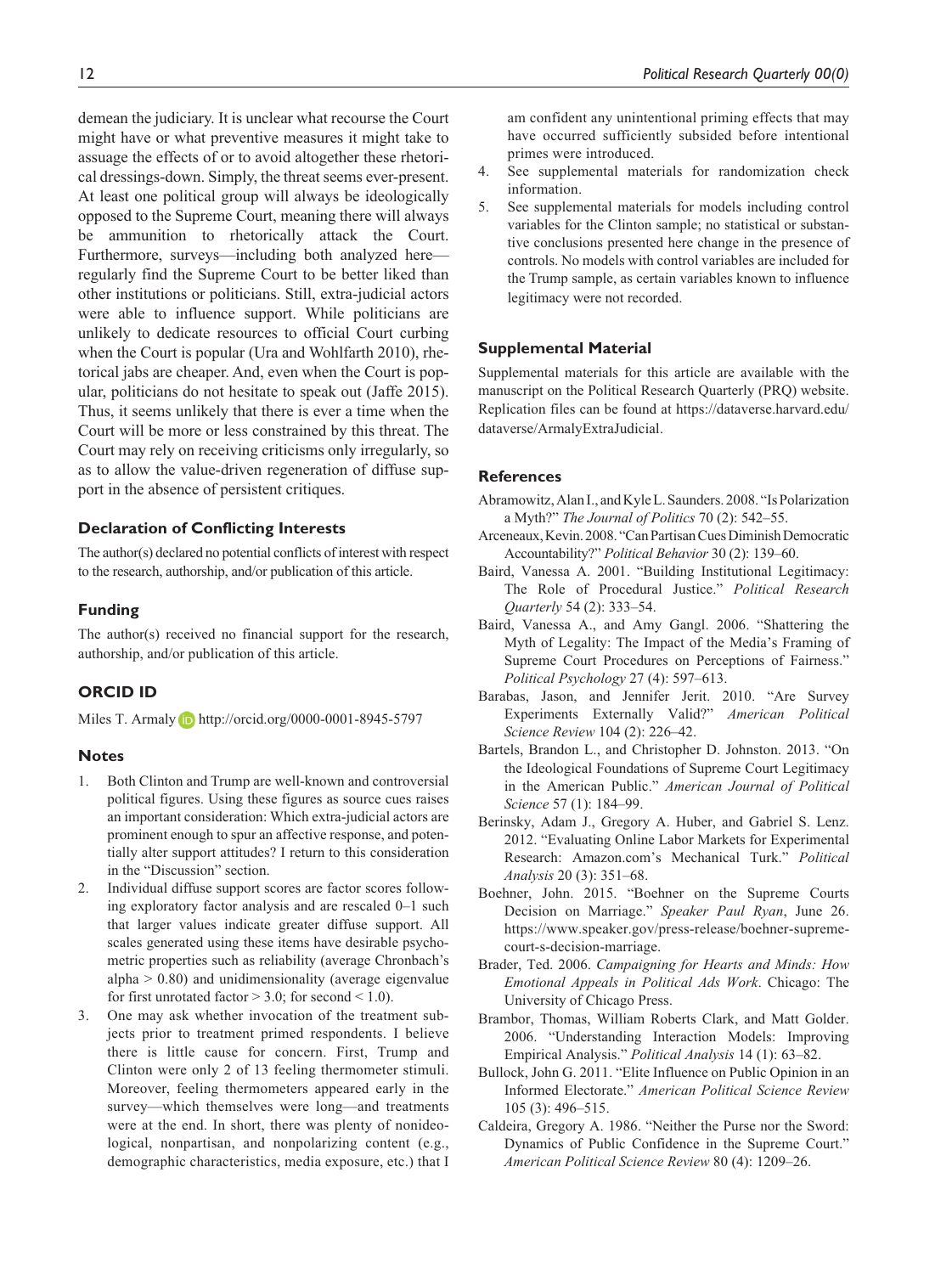- Caldeira, Gregory A., and James L. Gibson. 1992. "The Etiology of Public Support for the Supreme Court." *American Journal of Political Science* 36:635–64.
- Campbell, Angus, Phillip E. Converse, Warren E. Miller, and Donald E. Stokes. 1960. *The American Voter*. New York: John Wiley.
- Christenson, Dino P., and David M. Glick. 2015. "Chief Justice Roberts's Health Care Decision Disrobed: The Microfoundations of the Supreme Court's Legitimacy." *American Journal of Political Science* 59 (2): 403–18.
- Clark, Tom S. 2009. "The Separation of Powers, Court-curbing and Judicial Legitimacy." *American Journal of Political Science* 53 (4): 971–89.
- Clark, Tom S., and Jonathan P. Kastellec. 2015. "Source Cues and Public Support for the Supreme Court." *American Politics Research* 43:504–35.
- Clifford, Scott, Ryan M. Jewell, and Philip D. Waggoner. 2015. "Are Samples Drawn from Mechanical Turk Valid for Research on Political Ideology?" *Research & Politics* 2 (4). doi:10.1177/2053168015622072.
- Cohen, Geoffrey L. 2003. "Party Over Policy: The Dominating Impact of Group Influence on Political Beliefs." *Journal of Personality and Social Psychology* 85 (5): 808–22.
- Converse, Phillip E. 1964. "The Nature of Belief Systems in the Mass Publics." In *Ideology and Discontent*, edited by David E. Apter, 206–61. New York: Free Press.
- Dilliplane, Susanna. 2014. "Activation, Conversion, or Reinforcement? The Impact of Partisan News Exposure on Vote Choice." *American Journal of Political Science* 58 (1): 79–94.
- Dolbeare, Kenneth M., and Phillip E. Hammond. 1968. "The Political Party Basis of Attitudes toward the Supreme Court." *Public Opinion Quarterly* 32 (1): 16–30.
- Downs, Anthony. 1957. *An Economic Theory of Democracy*. New York: Harper.
- Durr, Robert H., Andrew D. Martin, and Christina Wolbrecht. 2000. "Ideological Divergence and Public Support for the Supreme Court." *American Journal of Political Science* 44 (4): 768–76.
- Ellis, Christopher, and James A. Stimson. 2012. *Ideology in America*. Cambridge: Cambridge University Press.
- Geys, Benny, and Jan Vermeir. 2014. "Party Cues in Elections under Multilevel Governance: Theory and Evidence from U.S. States." *Journal of the European Economic Association* 12 (4): 1029–58.
- Gibson, James L. 2007. "The Legitimacy of the U.S. Supreme Court in a Polarized Polity." *Journal of Empirical Legal Studies* 4 (3): 507–38.
- Gibson, James L., and Gregory A. Caldeira. 2009. *Citizens, Courts, and Confirmations: Positivity Theory and the Judgments of the American People*. Princeton: Princeton University Press.
- Gibson, James L., and Gregory A. Caldeira. 2011. "Has Legal Realism Damaged the Legitimacy of the U.S. Supreme Court?" *Law and Society Review* 45 (1): 195–219.
- Gibson, James L., Gregory A. Caldeira, and Vanessa A. Baird. 1998. "On the Legitimacy of National High Courts." *American Political Science Review* 92 (2): 343–58.
- Gibson, James L., Gregory A. Caldeira, and Lester Kenyatta Spence. 2003a. "Measuring Attitudes toward the United

States Supreme Court." *American Journal of Political Science* 47 (2): 354–67.

- Gibson, James L., Gregory A. Caldeira, and Lester Kenyatta Spence. 2003b. "The Supreme Court and the U.S. Presidential Election of 2000: Wounds, Self-inflicted or Otherwise?" *British Journal of Political Science* 33 (4): 535–56.
- Gibson, James L., Milton Lodge, and Benjamin Woodson. 2014. "Losing, but Accepting: Legitimacy, Positivity Theory, and the Symbols of Judicial Authority." *Law & Society Review* 48 (4): 837–66.
- Gibson, James L., and Michael J. Nelson. 2014. "The Legitimacy of the U.S. Supreme Court: Conventional Wisdoms and Recent Challenges Thereto." *Annual Review of Law and Social Science* 10:201–19.
- Gibson, James L., and Michael J. Nelson. 2015a. "Is the U.S. Supreme Court's Legitimacy Grounded in Performance Satisfaction and Ideology?" *American Journal of Political Science* 59 (1): 162–74.
- Gibson, James L., and Michael J. Nelson. 2015b. "Too Liberal, Too Conservative, or about Right? The Implications of Ideological Satisfaction for Supreme Court Legitimacy." Paper delivered at the 2015 Annual Meeting of the American Political Science Association, San Francisco, CA, September 3–5.
- Goren, Paul, Christopher M. Federico, and Miki Caul Kittilson. 2009. "Source Cues, Partisan Identities, and Political Value Expression." *American Journal of Political Science* 53 (4): 805–20.
- Green, Donald, Bradley Palmquist, and Eric Shickler. 2004. *Partisan Hearts and Partisan Minds*. New Haven: Yale University Press.
- Hetherington, Marc J. 2005. *Why Trust Matters: Declining Political Trust and the Demise of American Liberalism*. Princeton: Princeton University Press.
- Hetherington, Marc J., and Joseph L. Smith. 2007. "Issue Preferences and Evaluations of the U.S. Supreme Court." *Public Opinion Quarterly* 71 (1): 40–66.
- Horton, John J., David G. Rand, and Richard J. Zeckhauser. 2011. "The Online Laboratory: Conducting Experiments in a Real Labor Market." *Experimental Economics* 14 (3): 399–425.
- Huddy, Leonie, Lilliana Mason, and Lene Aarøe. 2015. "Expressive Partisanship: Campaign Involvement, Political Emotion, and Partisan Identity." *American Political Science Review* 109 (1): 1–17.
- Iyengar, Shanto, and Donald R. Kinder. 1987. *News That Matters: Television and Public Opinion*. Chicago: The University of Chicago Press.
- Iyengar, Shanto, Gaurav Sood, and Yphtach Lelkes. 2012. "Affect, Not Ideology: A Social Identity Perspective on Polarization." *Public Opinion Quarterly* 76 (3): 405–31.
- Iyengar, Shanto, and Nicholas A. Valentino. 2000. "Who Says What? Source Credibility as a Mediator of Campaign Advertising." In *Elements of Reason: Cognition, Choice, and the Bounds of Rationality*, edited by Arthur Lupia, Matthew D. McCubbins, and Samuel L. Popkin, 108–29. Cambridge, UK: Cambridge University Press.
- Iyengar, Shanto, and Sean J. Westwood. 2015. "Fear and Loathing across Party Lines: New Evidence on Group